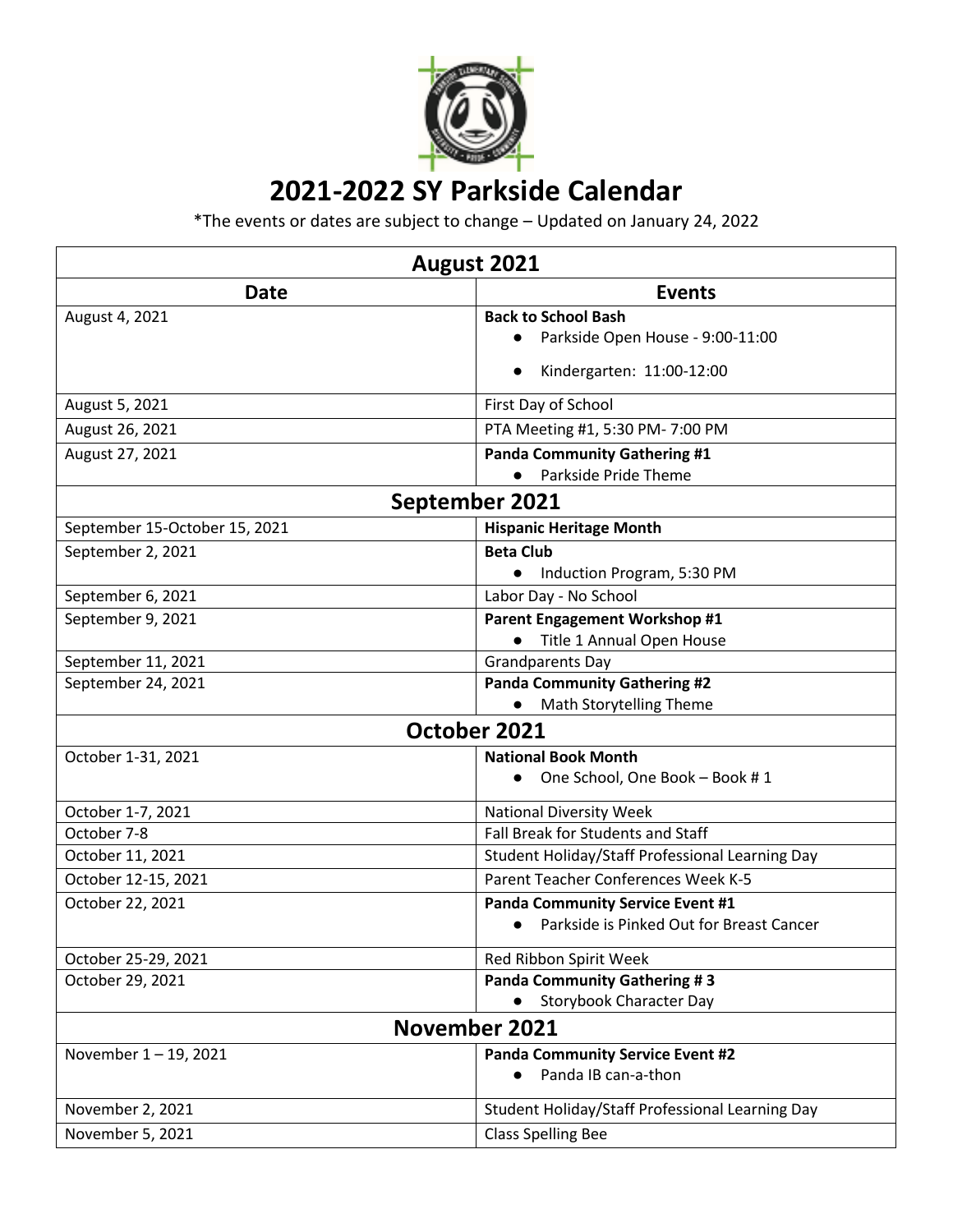| November 8-12, 2021                 | <b>National Literacy Month</b>                      |  |
|-------------------------------------|-----------------------------------------------------|--|
|                                     | Fall Book Fair #1                                   |  |
| November 10, 2021                   | PTA Meeting #2, 6:00 PM- 7:00 PM                    |  |
| November 11, 2021                   | Veteran's Day                                       |  |
| November 12, 2021                   | Teacher of the Year Celebration,                    |  |
| November 18, 2021                   | <b>Parent Engagement Workshop #2</b>                |  |
|                                     | Thanksgiving Luncheon/IB Focus                      |  |
| November 22-26, 2021                | Thanksgiving Break - No School                      |  |
| December 2021                       |                                                     |  |
| December 3, 2021                    | School Wide Spelling Bee                            |  |
| December 6-10, 2021                 | <b>Inclusive Schools Spirit Week</b>                |  |
| December 13-17, 2021                | Winter Holidays Spirit Week                         |  |
| December 16, 2021                   | <b>Holiday Program</b>                              |  |
| December 17, 2021                   | Panda Community Gathering #4 (Nov/Dec)              |  |
|                                     | Winter Holiday Theme                                |  |
| December 20, 2021 - January 2, 2022 | Winter Holiday Break - No School                    |  |
| January 2022                        |                                                     |  |
| January 3, 2022                     | <b>Staff Professional Learning Day</b>              |  |
| January 17, 2022                    | MLK Holiday - No School                             |  |
| January 24, 2022                    | 100 <sup>th</sup> Day of School                     |  |
| January 25, 2022                    | PTA Meeting #3                                      |  |
| January 28, 2021                    | <b>Panda Community Gathering #5</b>                 |  |
| <b>February 2022</b>                |                                                     |  |
| February 1-28, 2022                 | <b>African American History Month</b>               |  |
| February 2, 2022                    | World Read Aloud Day                                |  |
| February 7-11, 2022                 | African American History -Spirit Week               |  |
| February 17-18, 2022                | Winter Break - No School for Staff and Students     |  |
| February 21, 2022                   | <b>Staff Professional Learning Day</b>              |  |
| February 22, 2022                   | Twos Day - Celebrating ALL things with the number 2 |  |
| February 24, 2021                   | <b>Parent Engagement Workshop #3</b>                |  |
|                                     | GMAS - 3rd-5th Overview                             |  |
| February 25, 2022                   | <b>Panda Community Gathering #6</b>                 |  |
| <b>March 2022</b>                   |                                                     |  |
| March 1-31, 2022                    | <b>Women's History Month</b>                        |  |
| February 28-March 4, 2022           | <b>Literacy Spirit Week</b>                         |  |
|                                     | Book Fair #2<br>$\bullet$                           |  |
|                                     | <b>Read Across America Activities</b>               |  |
| March 2, 2022                       | <b>PTA Meeting</b>                                  |  |
| March 14, 2022                      | Pi Day                                              |  |
| March 21, 2022                      | <b>Staff Professional Learning Day</b>              |  |
| March 25, 2022                      | Panda Community Gathering #7                        |  |
| <b>April 2022</b>                   |                                                     |  |
| April 1-30, 2022                    | <b>National Diversity Month</b>                     |  |
|                                     | <b>Math Awareness Month</b>                         |  |
| April 4-8, 2022                     | Spring Break - No School                            |  |
| April 14, 2021                      | <b>Parent Engagement Workshop #4</b>                |  |
|                                     | GMAS - 3rd-5th GMAS Specifics                       |  |